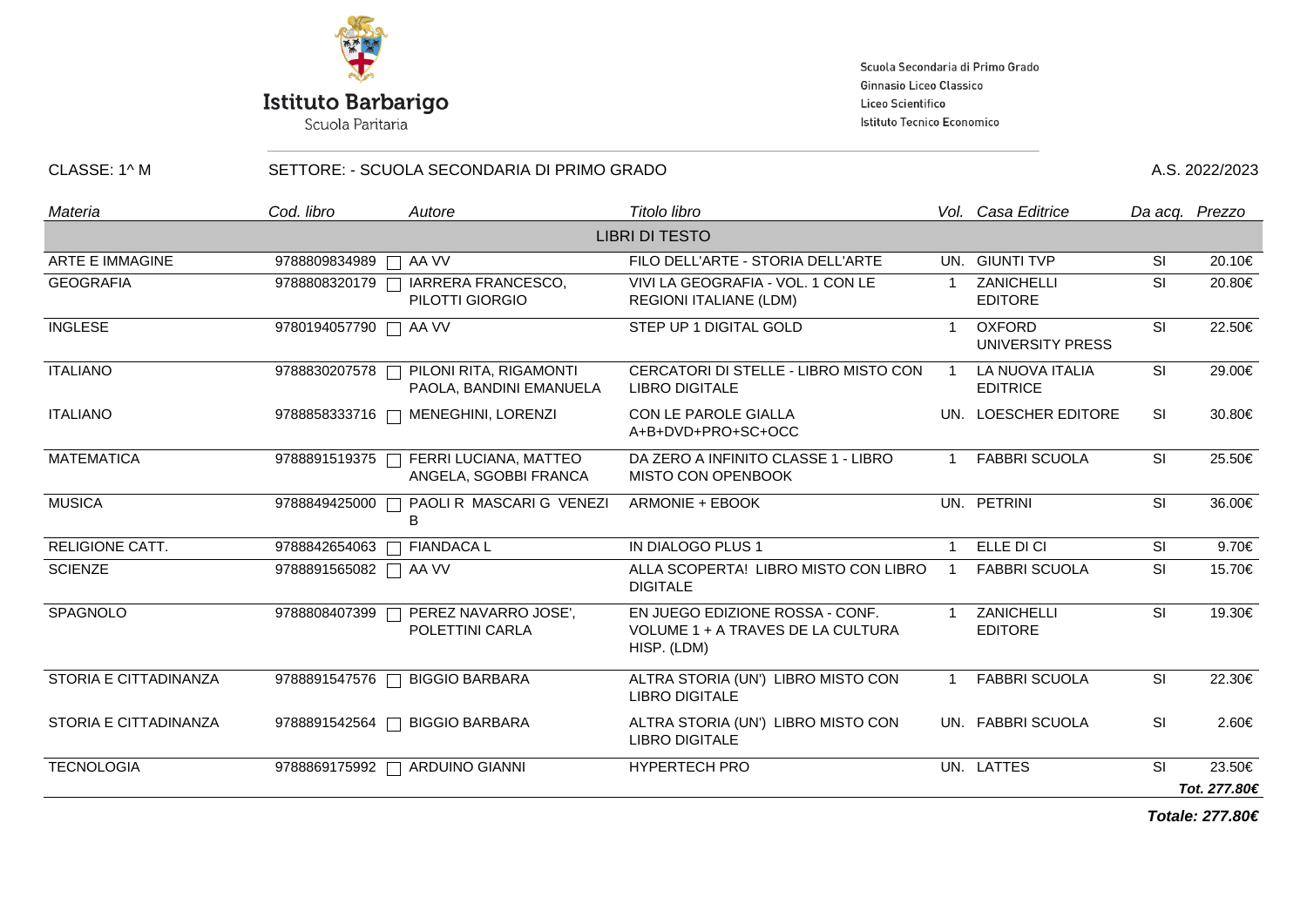

Scuola Secondaria di Primo Grado Ginnasio Liceo Classico Liceo Scientifico Istituto Tecnico Economico

| CLASSE: 2^ AM         | SETTORE: - SCUOLA SECONDARIA DI PRIMO GRADO |                                                                    |                                                                |               |                                    | A.S. 2022/2023 |              |  |
|-----------------------|---------------------------------------------|--------------------------------------------------------------------|----------------------------------------------------------------|---------------|------------------------------------|----------------|--------------|--|
| Materia               | Cod. libro                                  | Autore                                                             | Titolo libro                                                   |               | Vol. Casa Editrice                 | Da acq. Prezzo |              |  |
|                       |                                             |                                                                    | <b>LIBRI DI TESTO</b>                                          |               |                                    |                |              |  |
| <b>GEOGRAFIA</b>      | 9788808128546                               | IARRERA FRANCESCO,<br>PILOTTI GIORGIO                              | VIVI LA GEOGRAFIA - VOL. 2 (LDM)                               |               | 2 ZANICHELLI<br><b>EDITORE</b>     | <b>SI</b>      | 20.30€       |  |
| <b>INGLESE</b>        | 9780194024525                               | AA VV                                                              | STEP UP 2: DIGITAL PACK                                        | $2^{\circ}$   | <b>OXFORD</b><br>UNIVERSITY PRESS  | SI             | 24.50€       |  |
| <b>ITALIANO</b>       | 9788830207585                               | PILONI RITA, RIGAMONTI<br>PAOLA, LOMBARDO<br><b>GIOVANNA</b>       | CERCATORI DI STELLE - LIBRO MISTO CON<br><b>LIBRO DIGITALE</b> | 2             | LA NUOVA ITALIA<br><b>EDITRICE</b> | <b>SI</b>      | 33.50€       |  |
| <b>MATEMATICA</b>     | 9788891519313                               | FERRI LUCIANA, MATTEO<br>ANGELA, SGOBBI FRANCA                     | DA ZERO A INFINITO CLASSE 2 - LIBRO<br>MISTO CON OPENBOOK      |               | 2 FABBRI SCUOLA                    | <b>SI</b>      | 25.70€       |  |
| RELIGIONE CATT.       | 9788842654070                               | <b>FIANDACA L</b>                                                  | IN DIALOGO PLUS 2                                              |               | 2 ELLE DI CI                       | SI             | 9.70€        |  |
| <b>SCIENZE</b>        | 9788891540775                               | AA VV<br>$\Box$                                                    | ALLA SCOPERTA! LIBRO MISTO CON LIBRO<br><b>DIGITALE</b>        | $\mathcal{P}$ | <b>FABBRI SCUOLA</b>               | <b>SI</b>      | 16.80€       |  |
| SPAGNOLO              | 9788808613943                               | PEREZ NAVARRO JOSE',<br>POLETTINI CARLA                            | EN JUEGO EDIZIONE ROSSA - VOLUME 2<br>(LDM)                    |               | 2 ZANICHELLI<br><b>EDITORE</b>     | <b>SI</b>      | 19.40€       |  |
| STORIA E CITTADINANZA | 9788891520234                               | <b>BIGGIO BARBARA</b>                                              | PAROLA ALLA STORIA (LA) CLASSE 2 -<br>LIBRO MISTO CON OPENBOOK |               | 2 FABBRI SCUOLA                    | <b>SI</b>      | 21.70€       |  |
|                       |                                             |                                                                    |                                                                |               |                                    |                | Tot. 171.60€ |  |
|                       |                                             |                                                                    | LIBRI GIÀ IN USO DALL'ANNO PRECEDENTE                          |               |                                    |                |              |  |
| ARTE E IMMAGINE       | 9788809834989                               | AA VV                                                              | FILO DELL'ARTE - STORIA DELL'ARTE                              |               | UN. GIUNTI TVP                     | <b>NO</b>      | 20.10€       |  |
| <b>MUSICA</b>         | 9788849421583                               | LEONE LUCIANO, PAOLI<br>ROBERTO, FERRARIN<br>FABRIZIO - PANZA VITT | MUSICA NEL CUORE + EBOOK                                       |               | UN. PETRINI                        | <b>NO</b>      | 36.00€       |  |
| <b>TECNOLOGIA</b>     | 9788829853908                               | <b>CONTI ANTONIO</b>                                               | TECNOLOGIA CON METODO COMPATTO                                 |               | UN. MINERVA ITALICA                | <b>NO</b>      | 23.30€       |  |
| <b>ITALIANO</b>       | 9788858333716                               | MENEGHINI, LORENZI                                                 | CON LE PAROLE GIALLA<br>A+B+DVD+PRO+SC+OCC                     |               | UN. LOESCHER EDITORE               | NO.            | 30.80€       |  |
|                       |                                             |                                                                    |                                                                |               |                                    |                | Tot. 110.20€ |  |

**Totale: 281.80€**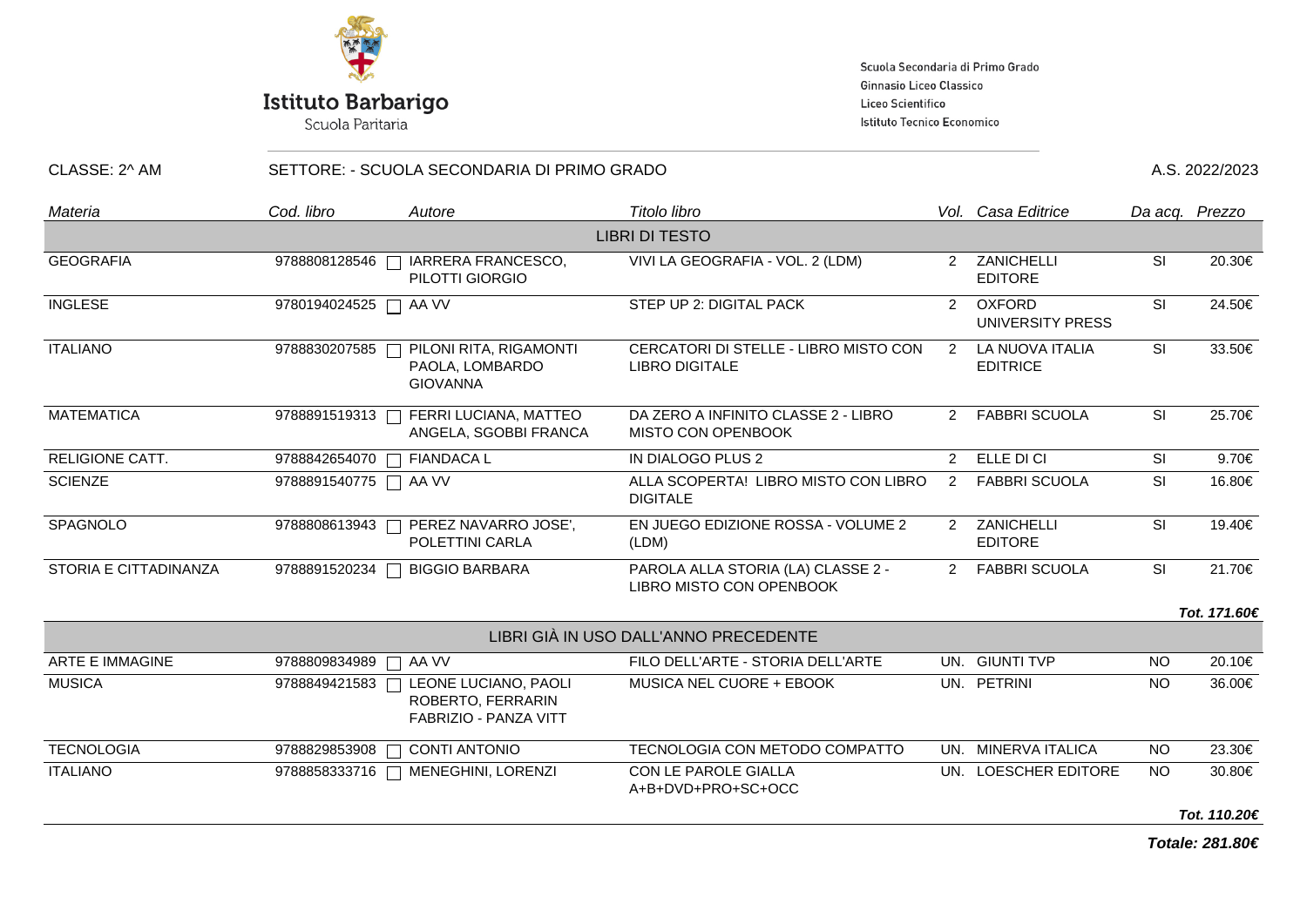

Scuola Secondaria di Primo Grado Ginnasio Liceo Classico Liceo Scientifico Istituto Tecnico Economico

| CLASSE: 2^ BM          | SETTORE: - SCUOLA SECONDARIA DI PRIMO GRADO |                                                                                           |                                                                                    |                |                                  |           | A.S. 2022/2023 |  |
|------------------------|---------------------------------------------|-------------------------------------------------------------------------------------------|------------------------------------------------------------------------------------|----------------|----------------------------------|-----------|----------------|--|
| Materia                | Cod. libro                                  | Autore                                                                                    | Titolo libro                                                                       |                | Vol. Casa Editrice               |           | Da acq. Prezzo |  |
|                        |                                             |                                                                                           | <b>LIBRI DI TESTO</b>                                                              |                |                                  |           |                |  |
| <b>GEOGRAFIA</b>       | 9788835047315   AAVV                        |                                                                                           | PATAGONIA + ATLANTE 2 E A KIT PLUS                                                 |                | 2 LA SCUOLA<br><b>EDITRICE</b>   | SI        | 19.00€         |  |
| <b>INGLESE</b>         | 9788853017369                               | COCHRANE S GREENWOOD<br>A, SCORTI E HEWARD V<br>ZANELLA A, MORINI D<br><b>BRELSTAFF T</b> | <b>TWENTY-ONE STUDENT'S BOOK &amp;</b><br>WORKBOOK 2 + MAP IT! 2                   | $2^{\circ}$    | <b>CIDEB - BLACK CAT</b>         | <b>SI</b> | 21.20€         |  |
| <b>ITALIANO</b>        | 9788842653950                               |                                                                                           | ALLEGRO F, BOSIO I, FORNO E VOLTIAMO PAGINA 2 + LETTERATURA +<br><b>COMPETENZE</b> |                | 2 IL CAPITELLO                   | SI        | 30.65€         |  |
| <b>MATEMATICA</b>      |                                             | 9788851160463   MONTEMURRO ANNA                                                           | TUTTO CHIARO! - EDIZIONE TEMATICA                                                  | $\mathcal{P}$  | DE AGOSTINI                      | <b>SI</b> | 25.60€         |  |
| <b>RELIGIONE CATT.</b> | 9788842654070 □ FIANDACA L                  |                                                                                           | IN DIALOGO PLUS 2                                                                  | $\overline{2}$ | ELLE DI CI                       | SI        | 9.70€          |  |
| STORIA E CITTADINANZA  | 9788851128128                               | LORENZETTI, MOSTINI,<br><b>MONTANARI</b>                                                  | VIVI LA STORIA! VOLUME 2 + QUADERNO 2                                              |                | 2 DE AGOSTINI                    | SI        | 24.40€         |  |
|                        |                                             |                                                                                           |                                                                                    |                |                                  |           | Tot. 130.55€   |  |
|                        |                                             |                                                                                           | LIBRI GIÀ IN USO DALL'ANNO PRECEDENTE                                              |                |                                  |           |                |  |
| <b>ARTE E IMMAGINE</b> | 9788808720290                               | BERSI PAOLA, RICCI CARLO                                                                  | VIVI L'ARTE - VOL. UNICO (LDM)                                                     |                | UN. ZANICHELLI<br><b>EDITORE</b> | <b>NO</b> | 27.50€         |  |
| <b>MUSICA</b>          | 9788849421583                               | LEONE LUCIANO, PAOLI<br>ROBERTO, FERRARIN<br>FABRIZIO - PANZA VITT                        | MUSICA NEL CUORE + EBOOK                                                           |                | UN. PETRINI                      | <b>NO</b> | 36.00€         |  |
| <b>SCIENZE</b>         | 9788869644924                               | LEOPARDI L, BUBANI M,<br><b>MARCACCIO M</b>                                               | FOCUS NATURA GREEN EDIZIONE<br>TEMATICA VOLUMI A + B + C + D + EBOOK               |                | UN. GARZANTI SCUOLA              | <b>NO</b> | 40.40€         |  |
| <b>TECNOLOGIA</b>      | 9788869171093                               | ARDUINO GIANNI                                                                            | <b>TECNOMEDIA DIGIT</b>                                                            |                | UN. LATTES                       | NO.       | 27.00€         |  |
| <b>ITALIANO</b>        | 9788846841667                               | DAL BIANCO DARIO, FIORINI<br>NICOLA, MARANA ANTONIO                                       | NUOVO CHE VITA 1 (IL)                                                              | $\mathbf 1$    | <b>LA SPIGA</b>                  | <b>NO</b> | 10.90€         |  |
| <b>INGLESE</b>         | 9788820343989                               | PICCHI FERNANDO                                                                           | DIZIONARIO HOEPLI INGLESE                                                          |                | UN. HOEPLI                       | NO.       | 47.90€         |  |
| SPAGNOLO               | 9788820344085                               | <b>TAM LAURA</b>                                                                          | DIZIONARIO HOEPLI SPAGNOLO                                                         |                | UN. HOEPLI                       | NO.       | 44.90€         |  |
| SPAGNOLO               | 9788808520258                               | PEREZ NAVARRO JOSE',<br>POLETTINI CARLA                                                   | TODOS A LA META - VOL. U (LDM)                                                     |                | UN. ZANICHELLI<br><b>EDITORE</b> | <b>NO</b> | 32.30€         |  |

**Totale: 397.45€**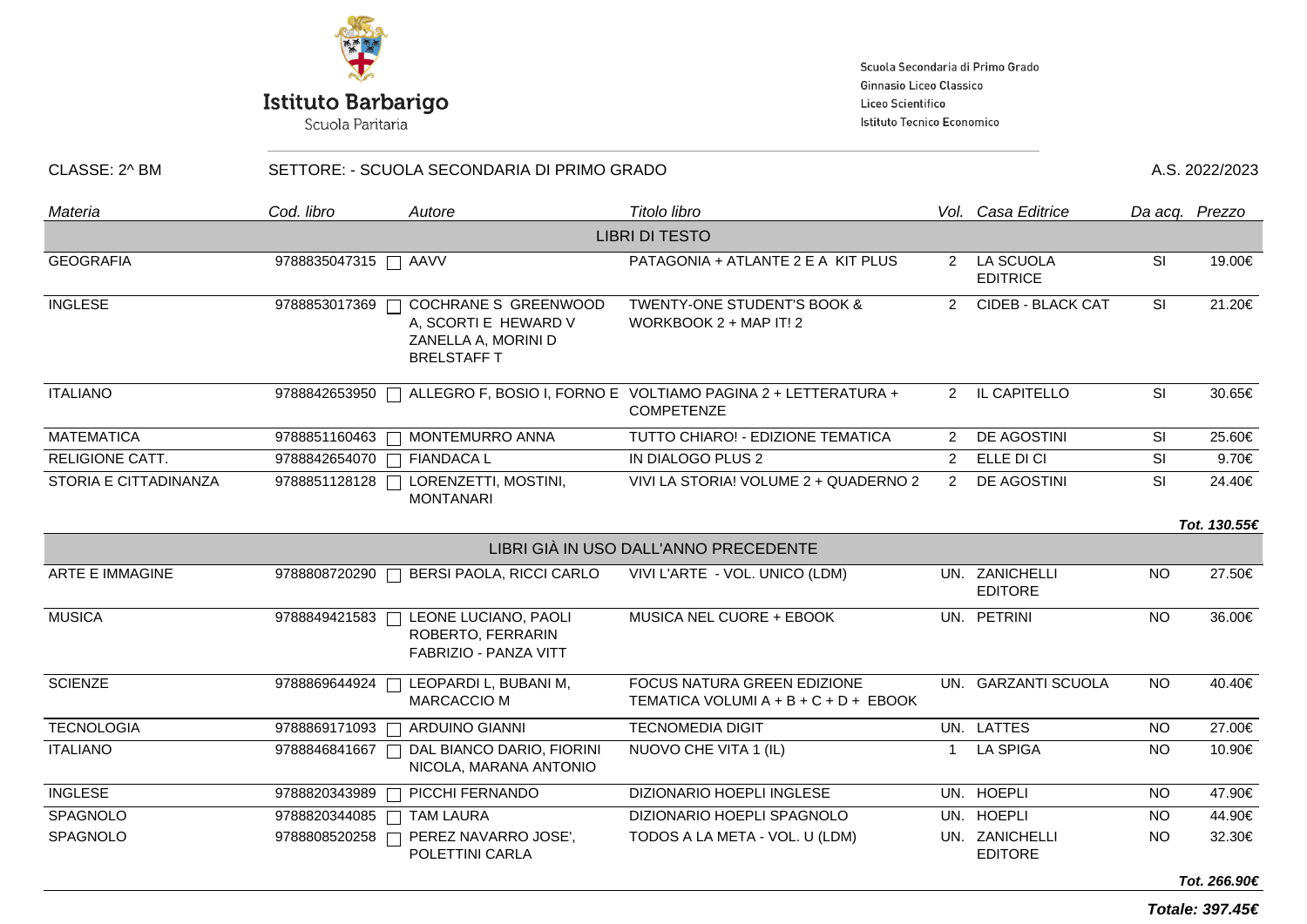

Scuola Secondaria di Primo Grado Ginnasio Liceo Classico Liceo Scientifico Istituto Tecnico Economico

| CLASSE: 3^ AM          |                       | SETTORE: - SCUOLA SECONDARIA DI PRIMO GRADO                               |                                                                |   |                                          | A.S. 2022/2023 |                |  |
|------------------------|-----------------------|---------------------------------------------------------------------------|----------------------------------------------------------------|---|------------------------------------------|----------------|----------------|--|
| Materia                | Cod. libro            | Autore                                                                    | Titolo libro                                                   |   | Vol. Casa Editrice                       |                | Da acq. Prezzo |  |
|                        |                       |                                                                           | <b>LIBRI DI TESTO</b>                                          |   |                                          |                |                |  |
| <b>GEOGRAFIA</b>       | 9788824750325         | MELI EMANUELE,<br><b>FRANCESCHINI ANNA</b>                                | <b>MAPS</b>                                                    | 3 | A. MONDADORI<br><b>SCUOLA</b>            | SI             | 23.30€         |  |
| <b>INGLESE</b>         | 9780194024556 □ AA VV |                                                                           | STEP UP 3: DIGITAL PACK                                        | 3 | <b>OXFORD</b><br><b>UNIVERSITY PRESS</b> | SI             | 25.50€         |  |
| <b>ITALIANO</b>        | 9788830207547         | PILONI RITA, RIGAMONTI<br>PAOLA, ZURINI ELEANNA                           | CERCATORI DI STELLE - LIBRO MISTO CON<br><b>LIBRO DIGITALE</b> | 3 | LA NUOVA ITALIA<br><b>EDITRICE</b>       | SI             | 25.40€         |  |
| <b>MATEMATICA</b>      | 9788891519269         | FERRI LUCIANA, MATTEO<br>ANGELA, SGOBBI FRANCA                            | DA ZERO A INFINITO CLASSE 3 - LIBRO<br>MISTO CON OPENBOOK      | 3 | <b>FABBRI SCUOLA</b>                     | SI             | 26.00€         |  |
| <b>RELIGIONE CATT.</b> | 9788842654087         | <b>FIANDACA L</b>                                                         | IN DIALOGO PLUS 3                                              | 3 | ELLE DI CI                               | SI             | 9.70€          |  |
| <b>SCIENZE</b>         | 9788891540782   AA VV |                                                                           | ALLA SCOPERTA! LIBRO MISTO CON LIBRO<br><b>DIGITALE</b>        | 3 | <b>FABBRI SCUOLA</b>                     | <b>SI</b>      | 17.70€         |  |
| SPAGNOLO               | 9788808202215         | PEREZ NAVARRO JOSE',<br>POLETTINI CARLA                                   | EN JUEGO EDIZIONE ROSSA - VOLUME 3<br>(LDM)                    | 3 | ZANICHELLI<br><b>EDITORE</b>             | SI             | 20.30€         |  |
| STORIA E CITTADINANZA  | 9788891520180         | <b>BIGGIO BARBARA</b>                                                     | PAROLA ALLA STORIA (LA) CLASSE 3 -<br>LIBRO MISTO CON OPENBOOK | 3 | <b>FABBRI SCUOLA</b>                     | SI             | 22.70€         |  |
|                        |                       |                                                                           |                                                                |   |                                          |                | Tot. 170.60€   |  |
|                        |                       |                                                                           | LIBRI GIÀ IN USO DALL'ANNO PRECEDENTE                          |   |                                          |                |                |  |
| <b>ARTE E IMMAGINE</b> | 9788809834989         | AA VV<br>┓                                                                | FILO DELL'ARTE - STORIA DELL'ARTE                              |   | UN. GIUNTI TVP                           | <b>NO</b>      | 20.10€         |  |
| <b>MUSICA</b>          | 9788849421583         | LEONE LUCIANO, PAOLI<br>ROBERTO, FERRARIN<br><b>FABRIZIO - PANZA VITT</b> | MUSICA NEL CUORE + EBOOK                                       |   | UN. PETRINI                              | <b>NO</b>      | 36.00€         |  |
| <b>TECNOLOGIA</b>      | 9788829853908         | <b>CONTI ANTONIO</b>                                                      | TECNOLOGIA CON METODO COMPATTO                                 |   | UN. MINERVA ITALICA                      | <b>NO</b>      | 23.30€         |  |
| <b>ITALIANO</b>        | 9788858333716         | MENEGHINI, LORENZI<br>$\overline{\phantom{a}}$                            | CON LE PAROLE GIALLA<br>A+B+DVD+PRO+SC+OCC                     |   | UN. LOESCHER EDITORE                     | <b>NO</b>      | 30.80€         |  |
|                        |                       |                                                                           |                                                                |   |                                          |                | Tot. 110.20€   |  |

**Totale: 280.80€**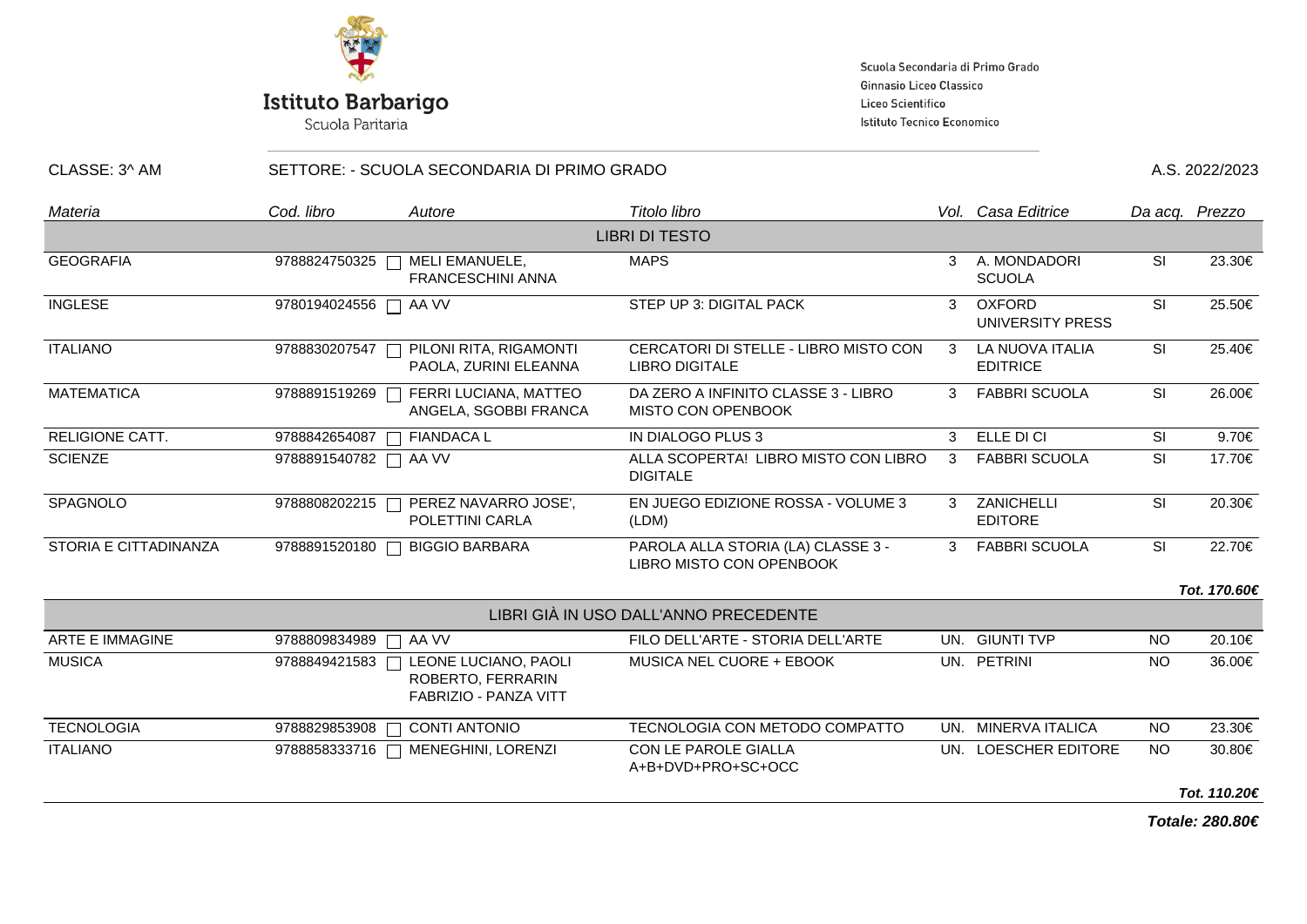

Scuola Secondaria di Primo Grado Ginnasio Liceo Classico Liceo Scientifico Istituto Tecnico Economico

| CLASSE: 3^ BM          |               | SETTORE: - SCUOLA SECONDARIA DI PRIMO GRADO                                                      |                                                                            |   |                                  |           | A.S. 2022/2023 |  |
|------------------------|---------------|--------------------------------------------------------------------------------------------------|----------------------------------------------------------------------------|---|----------------------------------|-----------|----------------|--|
| Materia                | Cod. libro    | Autore                                                                                           | Titolo libro                                                               |   | Vol. Casa Editrice               |           | Da acq. Prezzo |  |
|                        |               |                                                                                                  | <b>LIBRI DI TESTO</b>                                                      |   |                                  |           |                |  |
| <b>GEOGRAFIA</b>       | 9788835047322 | AAVV                                                                                             | PATAGONIA + ATLANTE + VERSO ESAME 3<br>E A KIT PLUS                        | 3 | LA SCUOLA<br><b>EDITRICE</b>     | <b>SI</b> | 21.80€         |  |
| <b>INGLESE</b>         | 9788853017376 | <b>COCHRANE S GREENWOOD</b><br>A, SCORTI E HEWARD V<br>ZANELLA A, MORINI D<br><b>BRELSTAFF T</b> | <b>TWENTY-ONE STUDENT'S BOOK &amp;</b><br>WORKBOOK 3 + MAP IT! 3           | 3 | <b>CIDEB - BLACK CAT</b>         | <b>SI</b> | 21.20€         |  |
| <b>ITALIANO</b>        | 9788835047193 | MAZZEO                                                                                           | SENTIERI D'INCHIOSTRO 3 KIT PLUS                                           | 3 | LA SCUOLA<br><b>EDITRICE</b>     | SI        | 28.20€         |  |
| <b>MATEMATICA</b>      | 9788841875858 | MONTEMURRO ANNA                                                                                  | DIGIMAT + ALGEBRA 3 + GEOMETRIA 3 +<br>QUAD. COMPETENZE 3+ LIBRO DIG. 3    | 3 | DE AGOSTINI                      | SI        | 27.00€         |  |
| <b>RELIGIONE CATT.</b> | 9788842654087 | <b>FIANDACA L</b>                                                                                | IN DIALOGO PLUS 3                                                          | 3 | ELLE DI CI                       | <b>SI</b> | 9.70€          |  |
| STORIA E CITTADINANZA  | 9788851128135 | LORENZETTI, MOSTINI,<br><b>MONTANARI</b>                                                         | VIVI LA STORIA! VOLUME 3 + QUADERNO 3<br>+ FONTI STORICHE DEL '900         | 3 | DE AGOSTINI                      | SI        | 25.50€         |  |
|                        |               |                                                                                                  |                                                                            |   |                                  |           | Tot. 133.40€   |  |
|                        |               |                                                                                                  | LIBRI GIÀ IN USO DALL'ANNO PRECEDENTE                                      |   |                                  |           |                |  |
| ARTE E IMMAGINE        | 9788808821102 | PULVIRENTI EMANUELA                                                                              | ARTEMONDO - CONFEZIONE VOLUME A +<br>ALBUM + VOLUME B (LDM)                |   | UN. ZANICHELLI<br><b>EDITORE</b> | <b>NO</b> | 31.20€         |  |
| <b>MUSICA</b>          | 9788849421583 | LEONE LUCIANO, PAOLI<br>ROBERTO, FERRARIN<br>FABRIZIO - PANZA VITT                               | MUSICA NEL CUORE + EBOOK                                                   |   | UN. PETRINI                      | <b>NO</b> | 36.00€         |  |
| <b>SCIENZE</b>         | 9788869644924 | LEOPARDI L, BUBANI M,<br>MARCACCIO M                                                             | FOCUS NATURA GREEN EDIZIONE<br>TEMATICA VOLUMI A + B + C + D + EBOOK       |   | UN. GARZANTI SCUOLA              | <b>NO</b> | 40.40€         |  |
| <b>TECNOLOGIA</b>      | 9788869171093 | ARDUINO GIANNI                                                                                   | <b>TECNOMEDIA DIGIT</b>                                                    |   | UN. LATTES                       | <b>NO</b> | 27.00€         |  |
| <b>ITALIANO</b>        | 9788847227781 | <b>BRASINI PAOLA</b>                                                                             | BRAVI IN GRAMMATICA VOL. A+B+Q.O.+MIO<br><b>BOOK</b>                       |   | UN. RAFFAELLO                    | NO.       | 28.50€         |  |
| <b>INGLESE</b>         | 9788820343989 | PICCHI FERNANDO                                                                                  | DIZIONARIO HOEPLI INGLESE                                                  |   | UN. HOEPLI                       | <b>NO</b> | 47.90€         |  |
| SPAGNOLO               | 9788808937520 | PEREZ NAVARRO JOSE,<br>POLETTINI CARLA                                                           | EN JUEGO - CONFEZIONE VOLUME U + A<br>TRAVES DE LA CULTURA HISPANICA (LDM) |   | UN. ZANICHELLI<br><b>EDITORE</b> | NO.       | 34.30€         |  |
| SPAGNOLO               |               | 9788820344085 □ TAM LAURA                                                                        | DIZIONARIO HOEPLI SPAGNOLO                                                 |   | UN. HOEPLI                       | NO.       | 44.90€         |  |